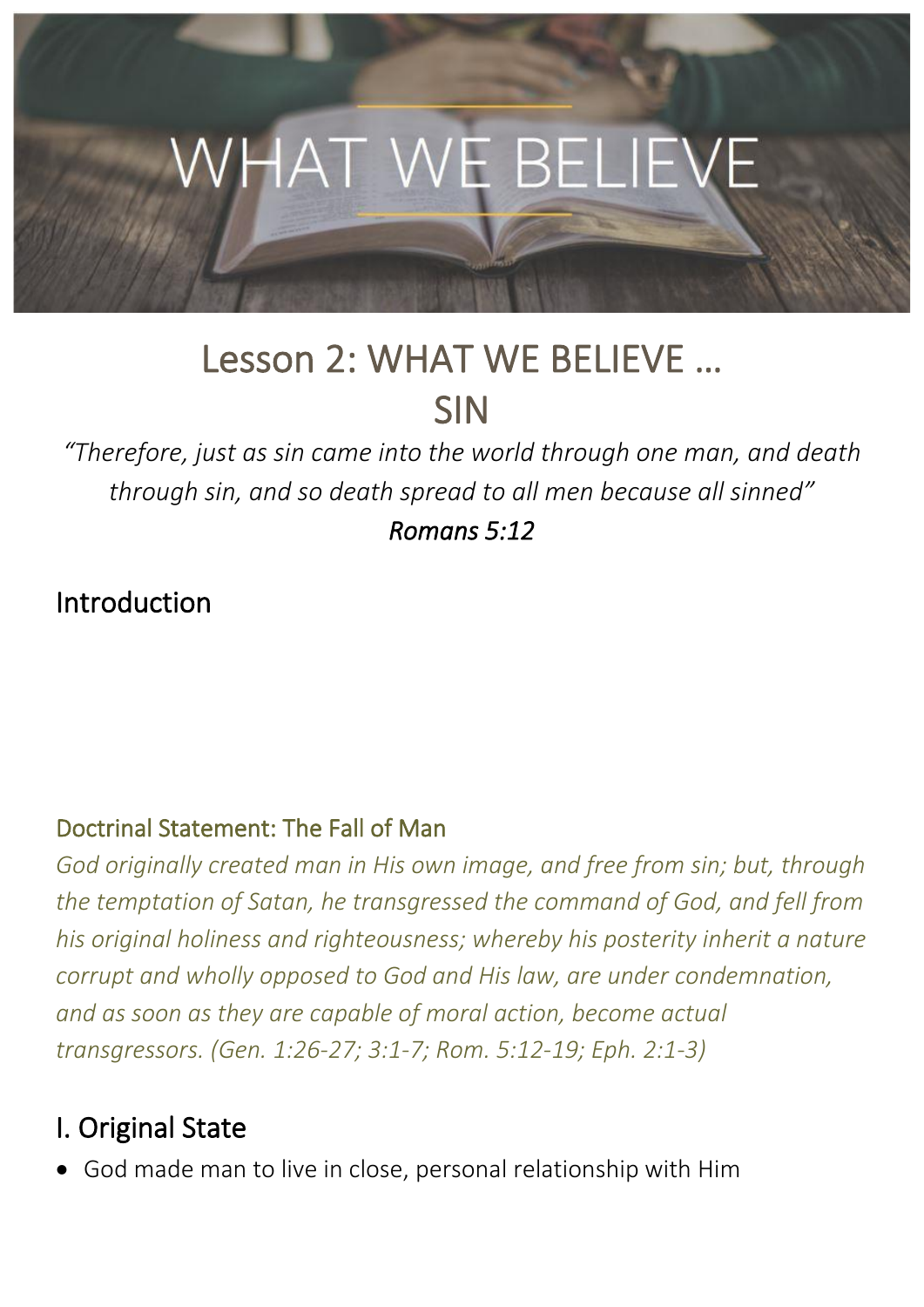• Genesis 1:26, "Let us make man in our own image, after our likeness"

o What does it mean to be made in God's image?

o What is the purpose of all mankind?

Isaiah 43:7

1 Cor 10:31

# II. Fall of Man

- Doctrinal Statement: *but, through the temptation of Satan, he transgressed the command of God, and fell from his original holiness and righteousness.*
- Genesis 3 provides the background to how the world was cast into sin
- The serpent, by bringing into question God's command, cast doubt in Adam and Eve's mind of God's goodness and their happiness under God's rule.
- The results of Adam and Eve's disobedience were that:
	- o They understood their nakedness
	- o They hid from God
	- o They blamed each other
- When Adam and Eve sinned they immediately died spiritually and began to die physically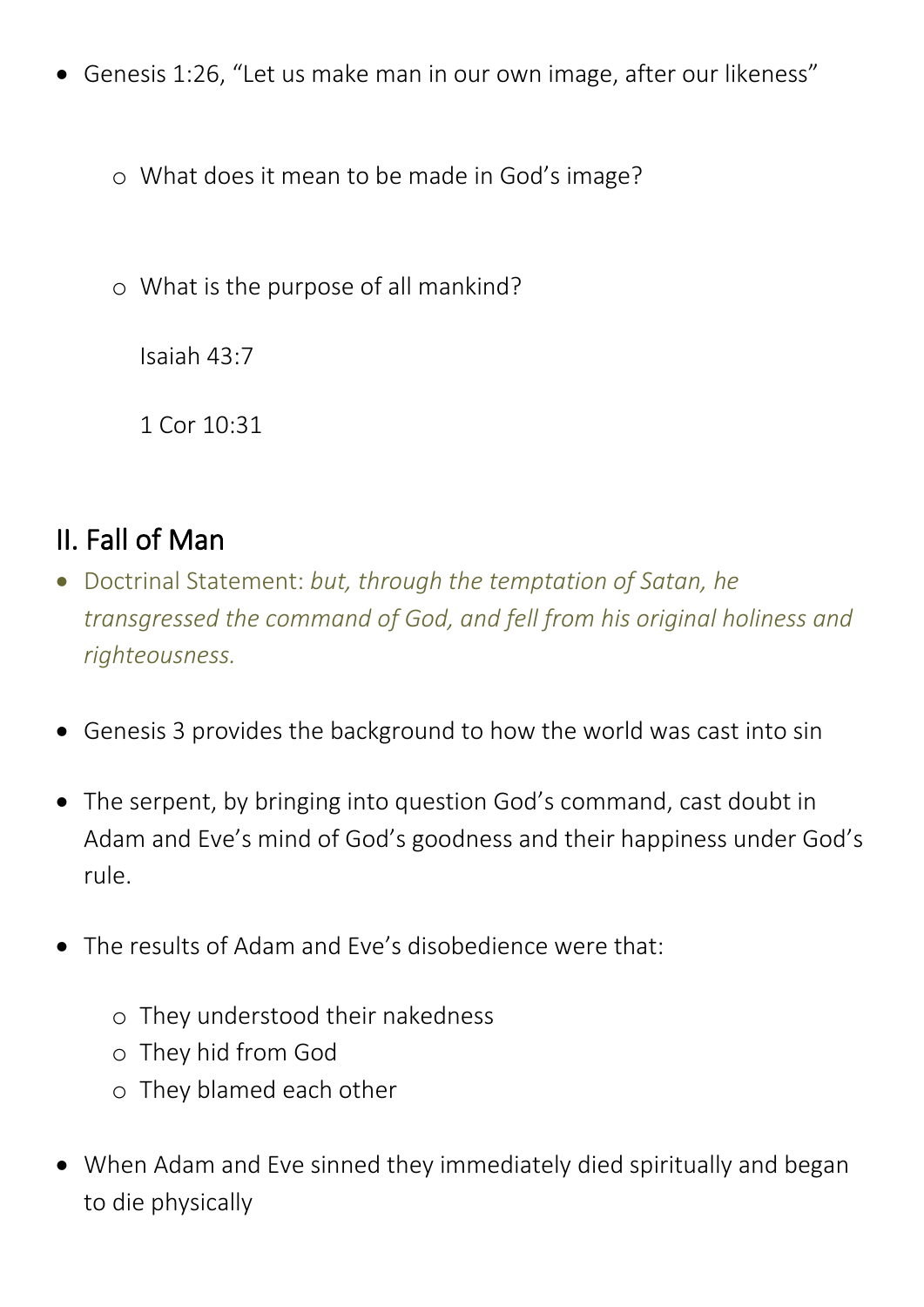# III. Inherited Sin

- What is the relationship of Adam to his descendants? o Do the ramifications of the fall have any effect on his descendants?
- Doctrinal Statement: *whereby his posterity inherit a nature corrupt and wholly opposed to God and His law*
- Romans 5:12-19 shows us that when Adam sinned he acted on behalf of all humanity. Therefore, because of this relationship the ramifications and judgement that fell upon Adam fell upon all humanity.
- The two main outcomes of Adam's sin were that we have:
	- (1) Inherited Adam's guilt
	- (2) Inherited Adam's sin-nature
- In our natures we totally lack spiritual good
	- o Rom 7:18, For I know that nothing good dwells in me, that is, in my flesh.
	- o Titus 1:15, To the pure, all things are pure, but to the defiled and unbelieving, nothing is pure; but both their minds and their consciences are defiled.
- In our actions we are totally unable to do spiritual good before God
	- $\circ$  Eph 2:1-2, And you were dead in the trespasses and sins <sup>2</sup> in which you once walked, following the course of this world, following the prince of the power of the air, the spirit that is now at work in the sons of disobedience.